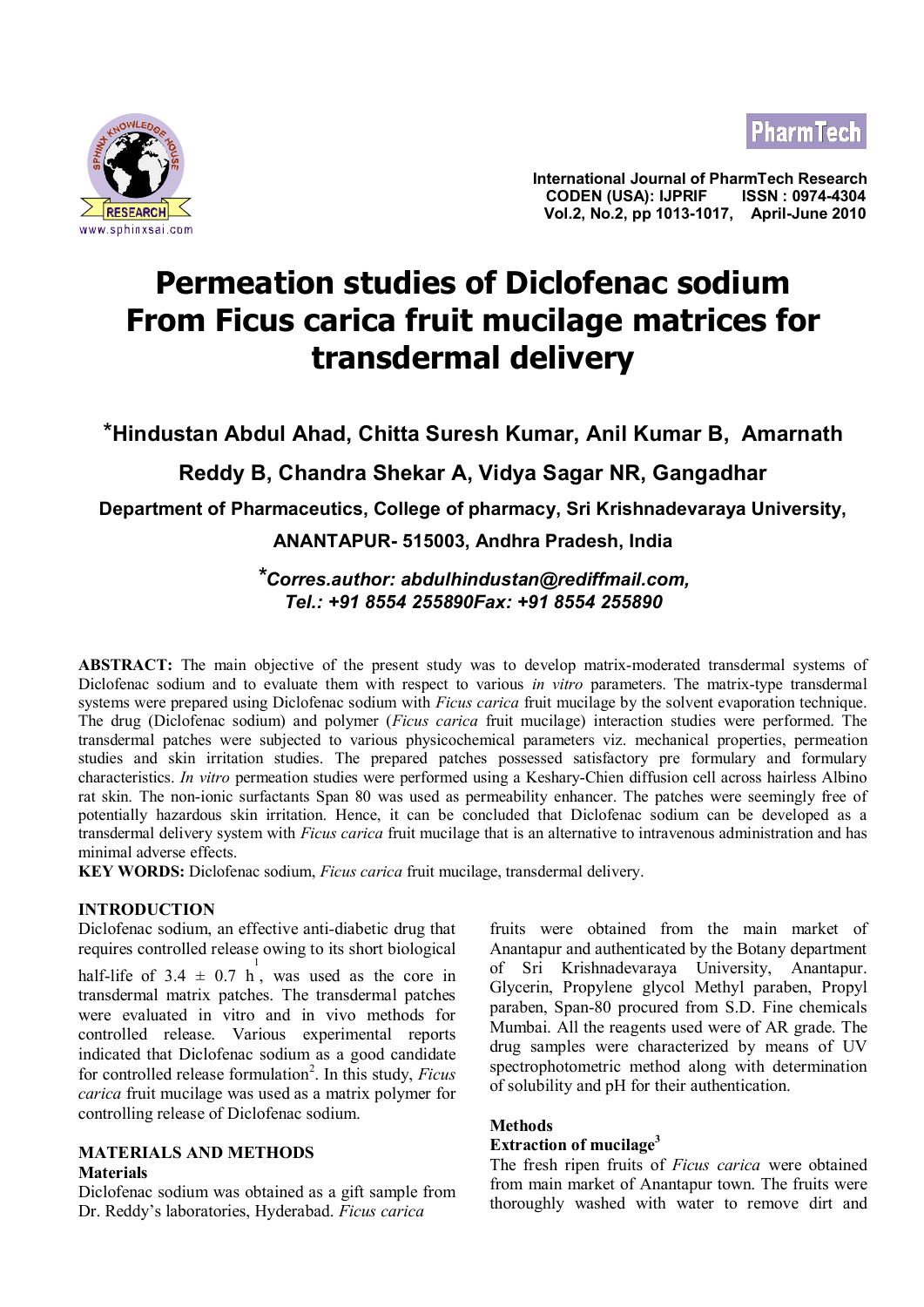debris and cut into two pieces. The seeds which were present inside the fruit were removed. The pulps of the fruits were crushed and soaked in water for 5–6 h, boiled for 30 minutes and left to stand for 1 hour to allow complete release of the mucilage into the water. The mucilage was extracted using a multi layer muslin cloth bag to remove the marc from the solution. Acetone (three times the volume of filtrate) was added to precipitate the mucilage. The mucilage was separated, dried in an oven at 40 °C, collected, ground, passed through a # 80 sieve and stored in desiccator at 30 °C and 45% relative humidity before use.

## **Preparation of transdermal films**

Various proportions of *Ficus carica* mucilage was taken in a beaker add Propylene glycol (plasticizer), Span-80 (penetration enhancer) Propyl paraben, Methyl paraben (preservatives) and Diclofenac sodium (30 mg) were added with continuous stirring using teflon-coated magnetic bead placed in magnetic stirrer for 30 minutes at 500 rpm. The above mixture was poured within the glass bangles (6.1 cm diameter) placed on mercury surface in a Petri dish. The rate of evaporation was controlled by inverting a funnel over the Petri dish. After 24 h the dried films were taken out and stored in desiccator. The quantities in the formulae were showed in **table 1.**

# **Evaluation of Transdermal Films**

The films were evaluated for the following physicochemical properties:

**Thickness:** The thickness of the patch was determined using Digital caliper **(**BAKER-EC 10, Hyderabad, India**).**The mean thickness was measured at five different points of the film.

**Moisture content<sup>7</sup> :** The strips were then weighed individually and kept in a dessicator containing activated silica at 30°C for 12 h. The films were reweighed individually until a constant weight was obtained. Percentage of moisture content was then calculated based on the change in the weight with respect to the initial weight of the film. The prepared patches were cut into  $20 \times 50$  mm strips. The film was weighed and kept in a desiccator containing calcium chloride at 30°C and dried for at least 12 h. The film was weighed until it showed a constant weight. The moisture content was the difference between the constant weight taken and the initial weight.

**Flatness and elongation brake<sup>8</sup> :** Longitudinal strips were cut out from the prepared transdermal patches. The flatness was determined at various points by using vernier calipers calculated. The percentage elongation brake was determined by noting the length just before the break point and substituted in the following formula

Elongation (%) =  $L_1 - L_2 X 100/L_2$ 

Where L<sub>1</sub> = final length of each strip; and L<sub>2</sub> = initial length of each strip.

**Moisture uptake<sup>9</sup> :** The water absorption capacities of various films were determined at 75% and 93% relative humidity (RH). Films were cut into  $25 \times 60$ mm strips. A strip was weighed and kept in a dessicator at 40°C for 24 h, removed and exposed to RH conditions of 75% (containing saturated solution of sodium chloride) and 93% (containing saturated solution of ammonium hydrogen phosphate) in different desiccators at room temperature. Then the films were measured periodically to constant weights. The water absorption capacity of the films (in weight %) was calculated in terms of percentage increase in the weight of film over the initial weight of the specimen.

**Determination of tensile strength<sup>10</sup>:** Tensile strength was determined by using computerized Precisa bottom-loading balance, with necessary modifications. A 1 x 1cm patch was taken and subjected to studies.

# **Drug content determination of film**

Four pieces of 1 cm<sup>2</sup> each (1 x 1 cm) were cut from different parts of the prepared trans dermal patch. Each was taken in separate stoppered conical flasks containing 100 mL of suitable dissolution medium  $(0.1-N$  HCL: CH<sub>3</sub>OH mixture) and stirred vigorously for 6 h using magnetic stirrer. The above solutions were filtered and suitable dilutions were made. Absorbances were observed using UV-Visible spectrophotometer (Systronics 117) at their respective wavelengths, against a blank solution which was prepared by the same protocol but not containing drug. **Evaluation of skin irritation potential of polymeric matrices 11, 12, 13**

The primary skin irritation studies were carried out using modified Draize test. The hair of rabbits were removed by shaving from the dorsal area on both sides 24 h before test, one side of the back of each rabbit i.e. untreated skin area serves as the control for the test. Medicated patch was secured on experimental side using adhesive tape and the non-medicated patch was adhered on the control side of six rabbits. These patches were covered with occlusive covering to approximate the condition of use. The medicated patches were changed after 48 h and the fresh patches were secured at the same site. However the patches on the control side were not changed. The patches were secured on the back for seven days. After removal of patch after a week each of the areas were examined for any sign of erythema or oedema.

*In vitro* **skin permeation studies with polymeric matrices14, 15:** The transdermal patches were subjected to in vitro evaluation across rat dorsal skin. After removal of epidermal hair, skin was cleaned and any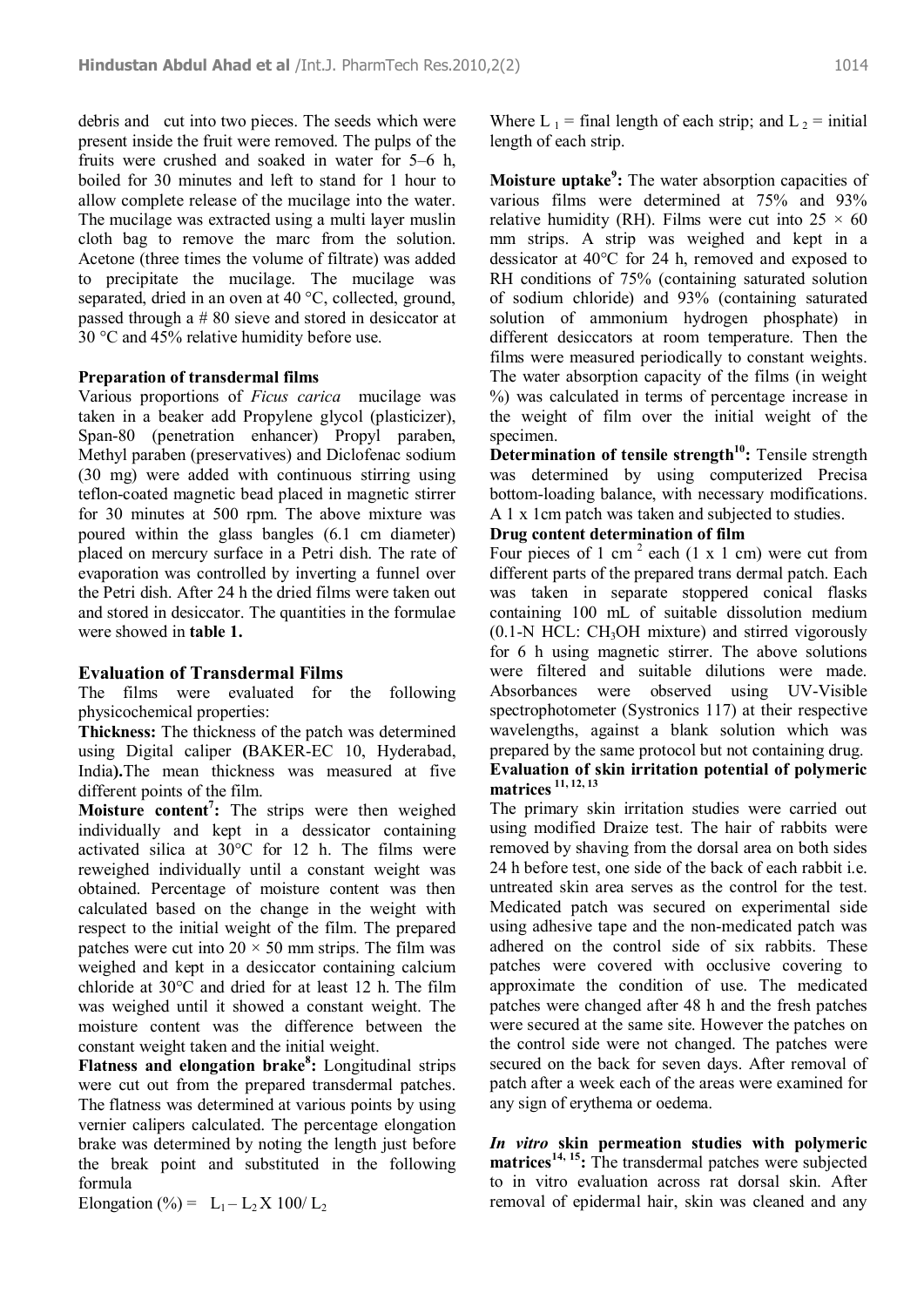adhering subcutaneous tissue and blood vessels were removed. The skin was mounted overnight (12 h) on receptor phase to remove any water-soluble (UV absorbing) material. The in vitro skin permeation of Diclofenac sodium from various transdermal patches was studied using locally fabricated Keshary-Chien type of diffusion cell. The diffusion cell consists of two parts; the upper part i.e. the donor compartment and contains the active ingredient and the carrier adhesive/patch; the bottom part contains the receptor solution, the water jacket for temperature control and the sampling port. The effective permeation area of the diffusion cell and receptor cell volume was  $1.0 \text{ cm}^2$ and 17.5 ml, respectively. The temperature was maintained at 37±2°C. The receptor compartment contained 17.5 ml of phosphate buffer saline (PBS) IP (pH 7.4) stirred by magnetic stirrer. The permeability studies were carried out across both rat and cadaver skin. Samples (1.0 ml) were withdrawn and replaced with the same volume of fresh receptor solution, through the sampling port of the diffusion cell at predetermined time intervals till 48 h. Absorbances of the withdrawn samples were measured at 276 nm. The experiments were done in triplicates, simultaneously blanks were also run and the average values reported. The matrices showing promising results from rat skin were evaluated across cadaver skin to determine actual permeation across human skin. Full thickness human chest skin samples were obtained after autopsy. Underlying fatty tissue was removed. Epidermal membranes were prepared using heat separation method. In this method, the full thickness skin samples were immersed in water at 60° for 45 seconds.

## **RESULTS AND DISCUSSION**

The mechanical properties viz. thickness, tensile strength, elongation and folding endurance of formulated transdermal patches (table 2) were within the limits and were represented in table 2. The mean weights, moisture content, moisture uptake (at RH 75% and RH 93%) and dug content of formulated transdermal patches were within the limits(table 3). The results of skin irritation studies showed negligible erythema with prepared films when compared with control (table 4). The absence of edema indicates that the polymeric patches are compatible with the skin and hence can be used for transdermal application. The dissolution data was interpreted with the pharmacokinetic calculations viz. zero order, first order, Higuchi, Peppa's and Hixon Crowell's plots which proves that dried *Ficus carica* fruit mucilage can be used as a matrix former in transdermal delivery systems.

#### **CONCLUSIONS**

This investigation revealed that *Ficus carica* fruit mucilage appears to be suitable for use as a matrix former in the manufacturing of transdermal patches because of its satisfactory physical and mechanical properties. The In vitro permeation data revealed that dried *Ficus carica* fruit mucilage can be used as a matrix former in transdermal delivery systems.

**Table-1: Different formulae of Diclofenac sodium with** *Ficus carica* **mucilage INGREDIENTS DFC-1 DFC-2 DFC-3 DFC-4 DFC-5**

| Diclofenac sodium(mg)              | 100   | 100            | 100            | 100            | 100   |
|------------------------------------|-------|----------------|----------------|----------------|-------|
| <i>Ficus carica</i> fruit mucilage | 04    | 08             | 12             | 16             | 20    |
| (%)                                |       |                |                |                |       |
| Glycerin(m!)                       | 0.3   | 0 <sup>3</sup> | 0 <sup>3</sup> | 0 <sub>3</sub> | 0.3   |
| Propylene Glycol(ml)               | 0.18  | 0.18           | 0.18           | 0.18           | 0.18  |
| Span-80 $(ml)$                     | 0.06  | 0.06           | 0.06           | 0.06           | 0.06  |
| Methyl paraben $(g)$               | 0.025 | 0.025          | 0.025          | 0.025          | 0.025 |
| Propyl paraben $(g)$               | 0.015 | 0.015          | 0.015          | 0.015          | 0.015 |
| Water up to (ml)                   | 20    | 20             | 20             | 20             | 20    |

#### **Table 2: Mechanical properties of Diclofenac sodium transdermal patches**

| Parameter                | Thickness $(\mu m)$ | <b>Tensile</b>       | strength Elongation $(\% )$ | <b>Folding</b> |
|--------------------------|---------------------|----------------------|-----------------------------|----------------|
|                          |                     | (N/mm <sup>2</sup> ) |                             | endurance      |
| DFC-1                    | $755 \pm 12.6$      | $0.393 \pm 0.06$     | $21.45 \pm 0.55$            | $99 \pm 1.0$   |
| DFC-2                    | $765 \pm 58.7$      | $0.296 \pm 0.06$     | $29.65 \pm 0.10$            | $102 \pm 0.8$  |
| DFC-3                    | $745 \pm 56.5$      | $0.325 \pm 0.11$     | $34.54 \pm 0.15$            | $112 \pm 1.2$  |
| DFC-4                    | $775 \pm 48.3$      | $0.347 \pm 0.10$     | 38.56±0.58                  | $100 \pm 0.8$  |
| DFC-5                    | $750 \pm 28.5$      | $0.317 \pm 0.09$     | $41.11 \pm 0.33$            | $119 \pm 0.5$  |
| Number of trials (n) = 3 |                     |                      |                             |                |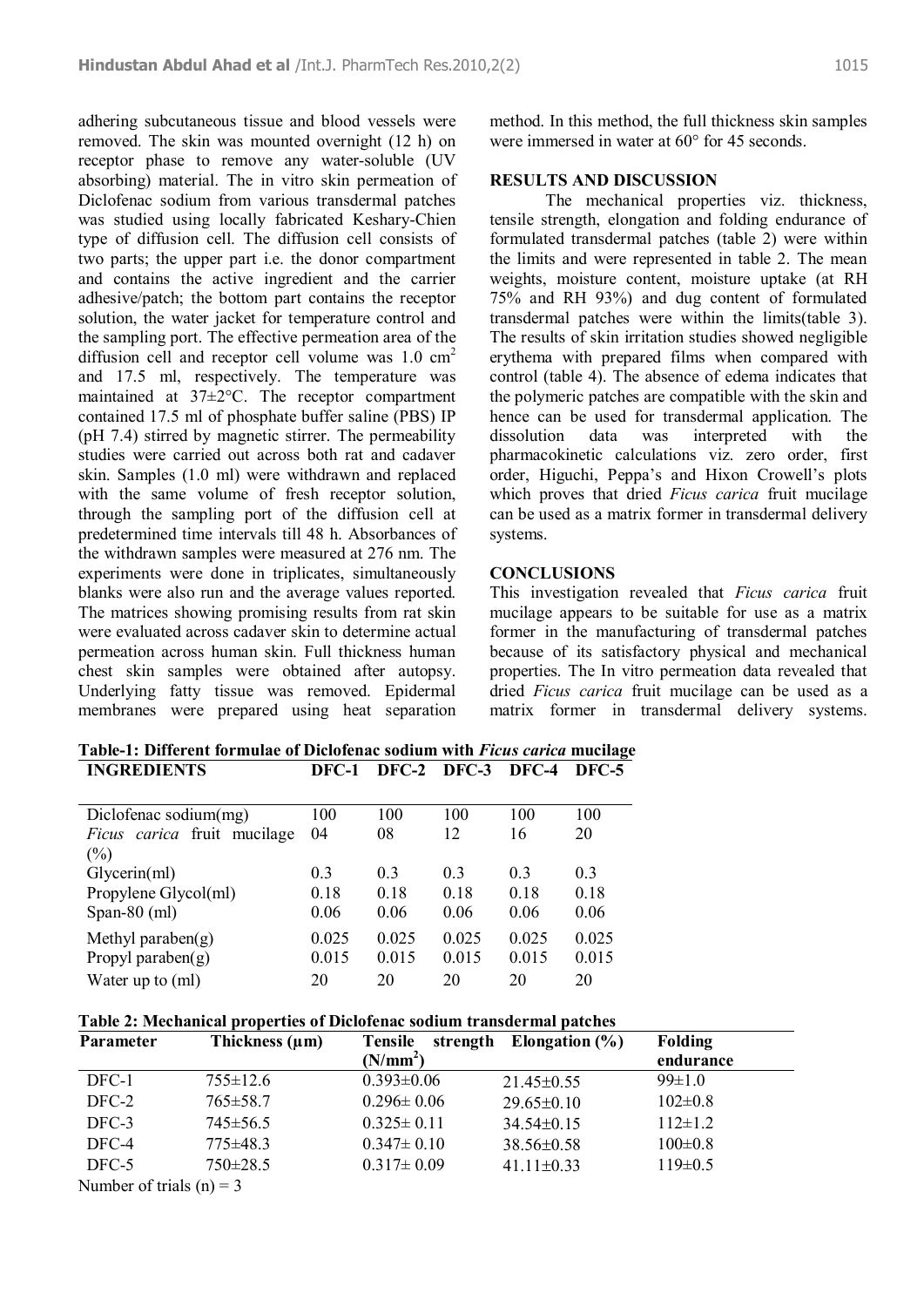|                            |                  | Formulation Weights (g) Moisture content $(\% )$ Moisture uptake $(\% )$ |               |                                                   | Drug Content $(\% )$ |
|----------------------------|------------------|--------------------------------------------------------------------------|---------------|---------------------------------------------------|----------------------|
|                            |                  |                                                                          | <b>RH 75%</b> | <b>RH 93%</b>                                     |                      |
| DFC-1                      | $1.672\pm0.12$   | $2.958 \pm 0.26$                                                         |               | $4.102\pm0.45$ 7.159 $\pm$ 0.02 99.3 $\pm$ 0.25   |                      |
| DFC-2                      | $1.666 \pm 0.15$ | $3.125 \pm 0.23$                                                         |               | $5.016 \pm 0.88$ $5.368 \pm 0.24$ $98.9 \pm 0.24$ |                      |
| DFC-3                      | $1.675 \pm 0.06$ | $2.989 \pm 0.25$                                                         |               | $4.578\pm0.15$ $4.892\pm0.68$ $90.5\pm0.68$       |                      |
| DFC-4                      | $1.689 \pm 0.15$ | $3.124 \pm 0.34$                                                         |               | $3.451\pm0.16$ $5.208\pm0.65$ $101.7\pm0.12$      |                      |
| DFC-5                      | $1.669 \pm 0.17$ | $3.054\pm0.51$                                                           |               | $4.354\pm0.87$ $8.180\pm0.61$ $91.9\pm0.61$       |                      |
| Number of trials $(n) = 3$ |                  |                                                                          |               |                                                   |                      |

**Table 3: Mean weights, moisture content, moisture uptake and dug content of formulated transdermal patches**

**Table 4: Results of skin irritation test.**

| <b>Formulation</b>             | <b>Visual observation</b> |                 |
|--------------------------------|---------------------------|-----------------|
|                                | <b>Erythema</b>           | Edema           |
| Normal                         | $0.00 \pm 0.00$           | $0.00 \pm 0.00$ |
| Adhesive tape(USP)             | $1.45 \pm 0.21$           | $1.60 \pm 0.25$ |
| DFC-5 (Diclofenac patch)       | $1.62 \pm 0.35$           | $1.24 \pm 0.17$ |
| <b>Blank</b>                   | $1.51 \pm 0.14$           | $1.18 \pm 0.42$ |
| Formalin $(0.8\% \text{ v/v})$ | $3.85 \pm 0.18$           | $3.49\pm0.36$   |

Visual observation values are expressed as Mean  $\pm$ SEM, n=6; \* significant compared to formalin (p<0.05); DFC-5=Diclofenac *Ficus carica* fruit mucilage patch; Blank= without drug;

**Figure 1: Zero order plot of formulated transdermal patch**







**Figure 3: Higuchi's plots of formulated transdermal patch**